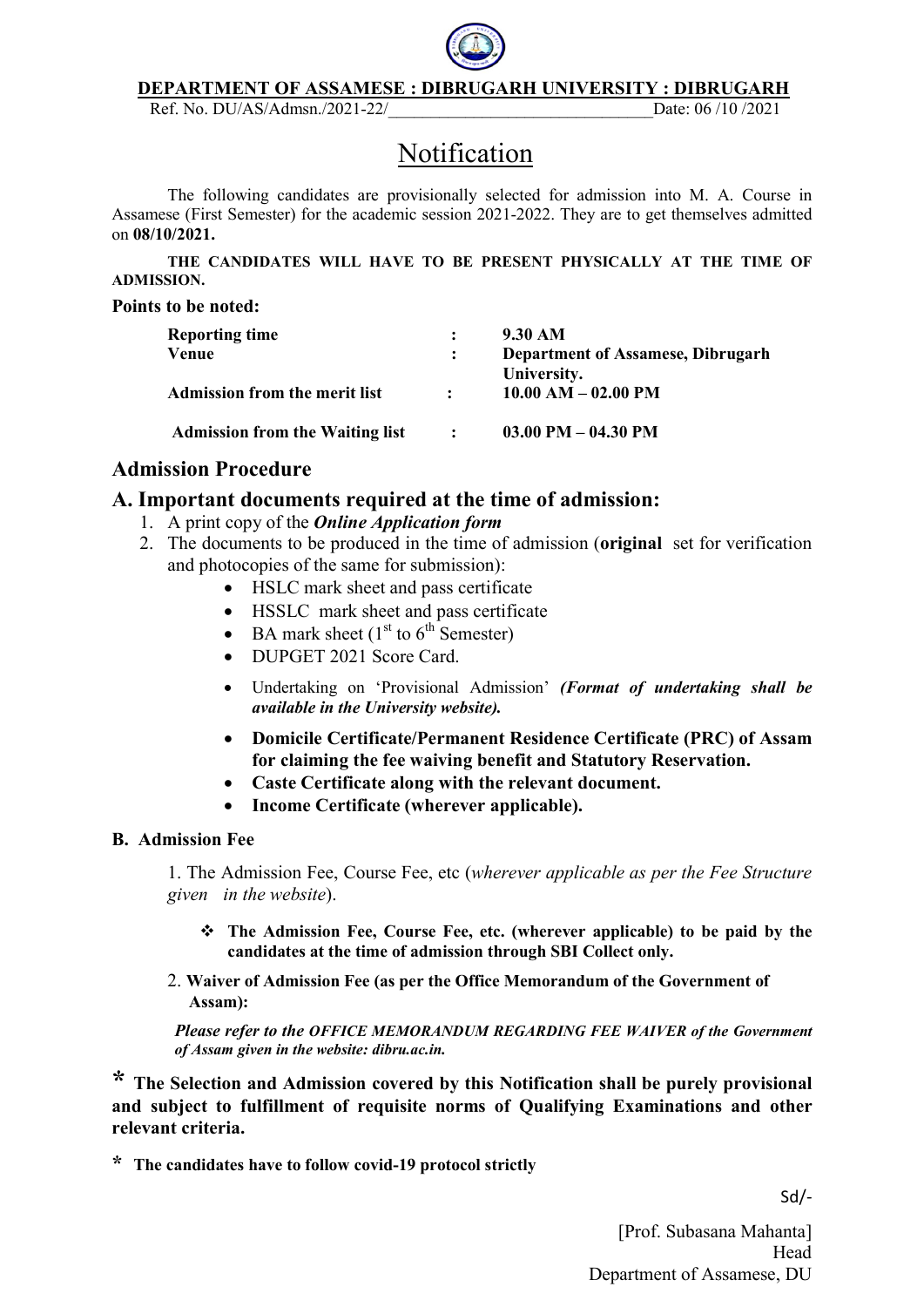### Provisionally selected candidates for Admission into M.A. Course in Assamese Department of Assamese, Dibrugarh University For 80% of Seats, Session (2021-2022)

| <b>SL.NO</b>   | <b>APPLICANT'S NAME</b>    | <b>DUPGET SCORE</b> | <b>HSSLC Marks</b> |
|----------------|----------------------------|---------------------|--------------------|
| $\mathbf{1}$   | TRIDIB NANDAN DUTTA        | 78.00               |                    |
| $\overline{2}$ | <b>IBRAHIM ANSARI</b>      | 77.50               |                    |
| $\overline{3}$ | <b>JAFRIN AKHTAR</b>       | 75.75               |                    |
| $\overline{4}$ | <b>BISHAL AKASH SAIKIA</b> | 73.25               |                    |
| 5              | <b>DHARITRI SONOWAL</b>    | 72.25               |                    |
| 6              | <b>ATITTHA PHUKON</b>      | 71.00               |                    |
| 7              | <b>KAMAL KULI</b>          | 70.00               |                    |
| 8              | <b>BORAKHA BORAH</b>       | 68.25               |                    |
| 9              | <b>ROSY AFRINA AHMED</b>   | 66.50               |                    |
| 10             | <b>RUNJUN CHUTIA</b>       | 66.00               |                    |
| 11             | PRIYANKA BORAH             | 65.00               |                    |
| 12             | <b>GAYATRI PHUKON</b>      | 63.75               | 68.6               |
| 13             | NITUMONI KALITA            | 63.75               | 68                 |
| 14             | <b>NAMITA SAIKIA</b>       | 63.25               |                    |
| 15             | POPY GOGOI                 | 62.50               |                    |
| 16             | SILPI SHIKHA KONWAR        | 62.25               | 83.60              |
| 17             | TILUTTOMA KONWAR           | 62.25               | 71                 |
| 18             | <b>MANUJ LAMU</b>          | 62.00               | 73.6               |
| 19             | <b>RIYA BARUAH</b>         | 62.00               | 59.6               |
| 20             | <b>RANJAN RAI</b>          | 60.50               | 58.40              |
| 21             | RITU MONI DUTTA            | 60.50               | 56.2               |
| 22             | <b>DIMPOL GOGOI</b>        | 60.25               |                    |
| 23             | <b>ANUP SAIKIA</b>         | 60.00               |                    |
| 24             | <b>BORSHA GOGOI</b>        | 59.75               | 61.60              |
| 25             | <b>LAKHIMONI GOOI</b>      | 59.75               | 54.8               |
| 26             | MOMEE SULTANA              | 59.75               | 46.4               |
| 27             | EVAARANI HAZARIKA          | 59.25               |                    |
| 28             | <b>NIHA BORAH</b>          | 58.50               |                    |
| 29             | <b>LINA BORUAH</b>         | 58.25               |                    |

## Merit List (Un- Reserved) For the Students of Dibrugarh University. \*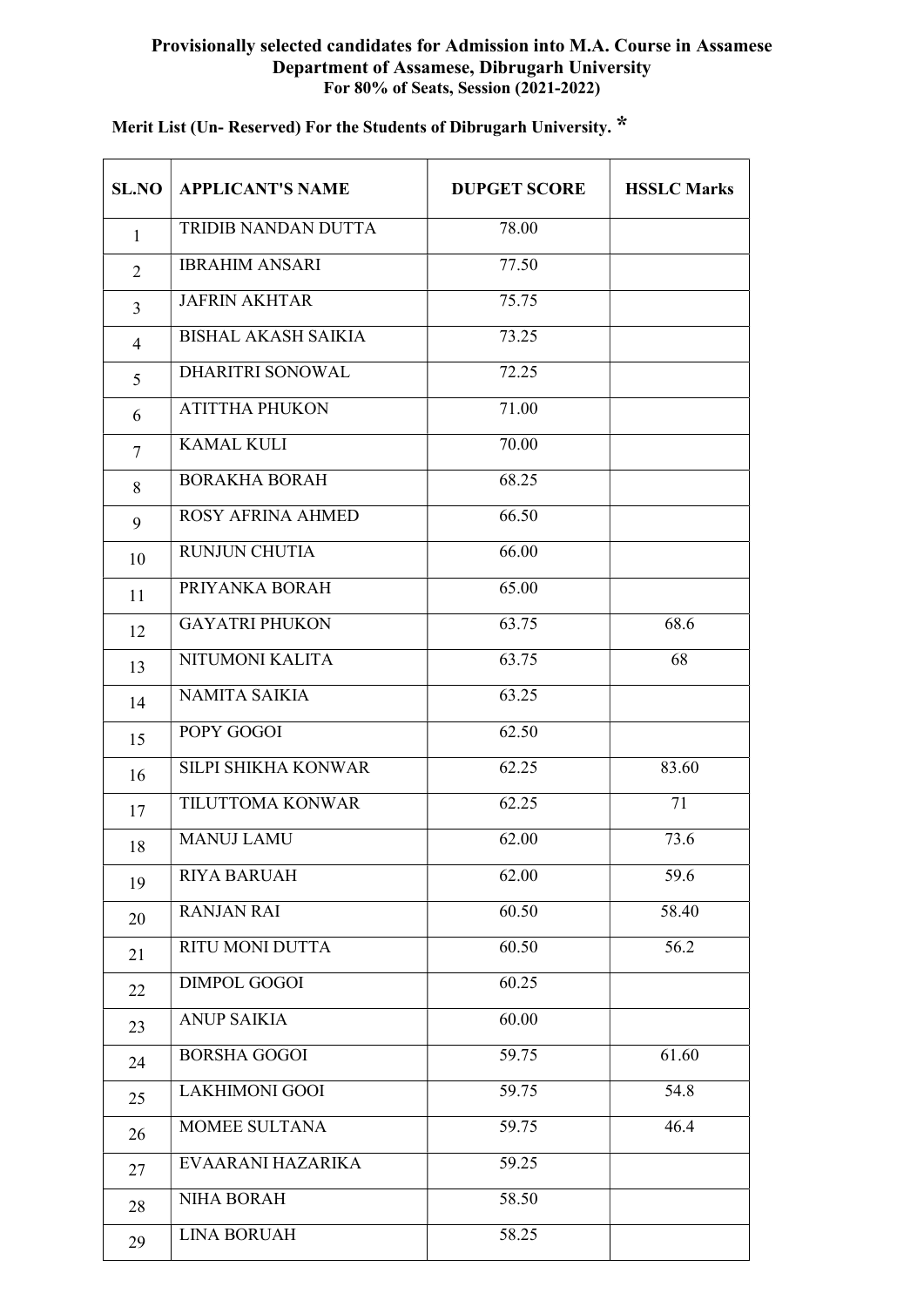### Merit List OBC/MOBC

| <b>SL.NO</b> | <b>APPLICANT'S NAME</b>  | <b>DUPGET SCORE</b> | <b>HSSLC Marks</b> |
|--------------|--------------------------|---------------------|--------------------|
|              |                          |                     |                    |
|              | <b>RASHMI BORAH</b>      | 58.00               |                    |
| 2            | <b>DEBIKA BURAGOHAIN</b> | 57.50               | 75.20              |
| 3            | UTPAL SAIKIA             | 57.50               | 50.6               |
| 4            | ROBIJITA CHETIA          | 57.00               |                    |
| 5            | <b>BHARATI BORGOHAIN</b> | 56.75               |                    |
| 6            | CHAYANIKA HATIMURIA      | 56.50               |                    |

### Merit List SC

| <b>SL.NO</b> | <b>APPLICANT'S NAME</b> | <b>DUPGET SCORE</b> |
|--------------|-------------------------|---------------------|
|              | <b>JAHNABI DAS</b>      | 55.75               |
|              | CHAYANIKA DAS           | 55.50               |
|              | <b>HIMANGEE DAS</b>     | 54.00               |
|              | PRAGYASHREE DAS         | 53.75               |

### Merit List ST (P)

| <b>SL.NO</b>                | <b>APPLICANT'S NAME</b> | <b>DUPGET SCORE</b> |
|-----------------------------|-------------------------|---------------------|
|                             | <b>MANOBJYOTI TAID</b>  | 57.50               |
| $\mathcal{D}_{\mathcal{A}}$ | PRIYA BHARAT TAID       | 57.00               |
| 3                           | NURUJA SONOWAL          | 55.75               |
|                             | LINA SONOWAL            | 54.25               |
|                             | <b>TULIKA TAID</b>      | 50.50               |

### Merit List ST (H)

| <b>SL.NO   APPLICANT'S NAME</b> | <b>DUPGET SCORE</b> |
|---------------------------------|---------------------|
| <b>PRIYANKA SONOWAL</b>         |                     |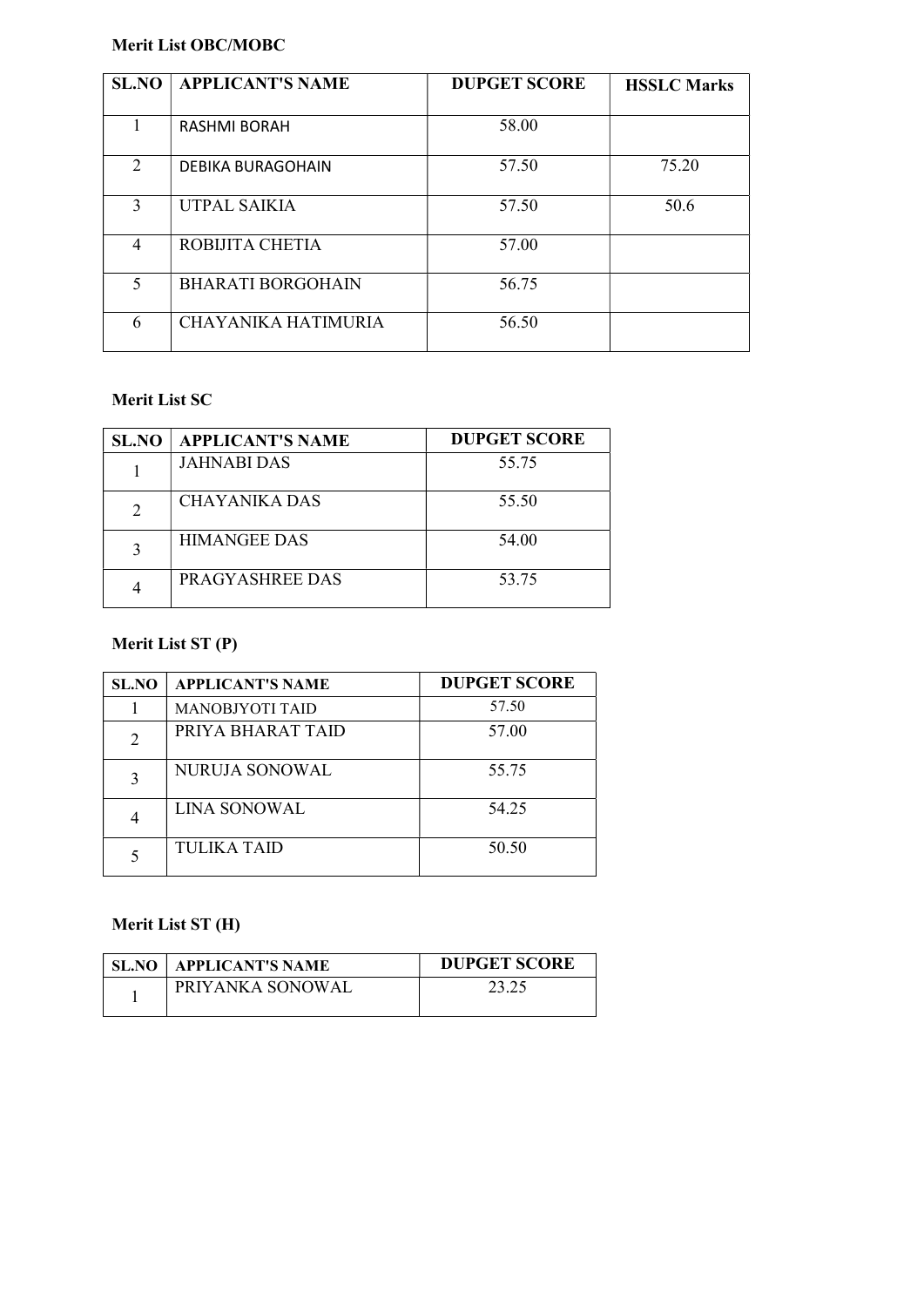### Merit List EWS

| SL.NO         | <b>APPLICANT'S NAME</b> | <b>DUPGET SCORE</b> |
|---------------|-------------------------|---------------------|
|               | <b>BORNALI BORAH</b>    | 57.50               |
| $\mathcal{D}$ | JOYSHREE SARMA          | 57.25               |
| 3             | DHARITRY HAZARIKA       | 56.50               |
|               | PRIYAM DUTTA            | 55.00               |
|               | DARSHANA KEOT           | 53.50               |

### Selection from applicants from Sons and Daughters of the Employees of the Dibrugarh University.

| <b>SL.NO</b> | ' APPLICANT'S NAME | <b>DUPGET SCORE</b> |
|--------------|--------------------|---------------------|
|              | IUMI THAKURIA      |                     |

#### Selection from applicants from NCC.

| SL.NO | APPLICANT'S NAME          | <b>DUPGET SCORE</b> |
|-------|---------------------------|---------------------|
|       | <b>IINAMONI BORGOHAIN</b> |                     |

### Selection from applicants from Moran Community

| SL.NO | <b>APPLICANT'S NAME</b> | <b>DUPGET SCORE</b> |
|-------|-------------------------|---------------------|
|       | MADHUMOINA MORAN        |                     |

#### Selection from applicants from Matak Community

| SL.NO | <b>APPLICANT'S NAME</b> | <b>DUPGET SCORE</b> |
|-------|-------------------------|---------------------|
|       | LARDHA PRATIM DAS       |                     |

#### Selection from applicants from Differently abled

| SL.NO | <b>APPLICANT'S NAME</b> | <b>DUPGET SCORE</b> |
|-------|-------------------------|---------------------|
|       | GITASHREE DI ITTA       | 58.00               |

\* The candidates securing the same score in DUPGET, 2021 have been determined on the basis of marks secured in the H.S  $(12^{th})$  Examination.

Sd/-

[Prof. Subasana Mahanta] Head Department of Assamese, Dibrugarh University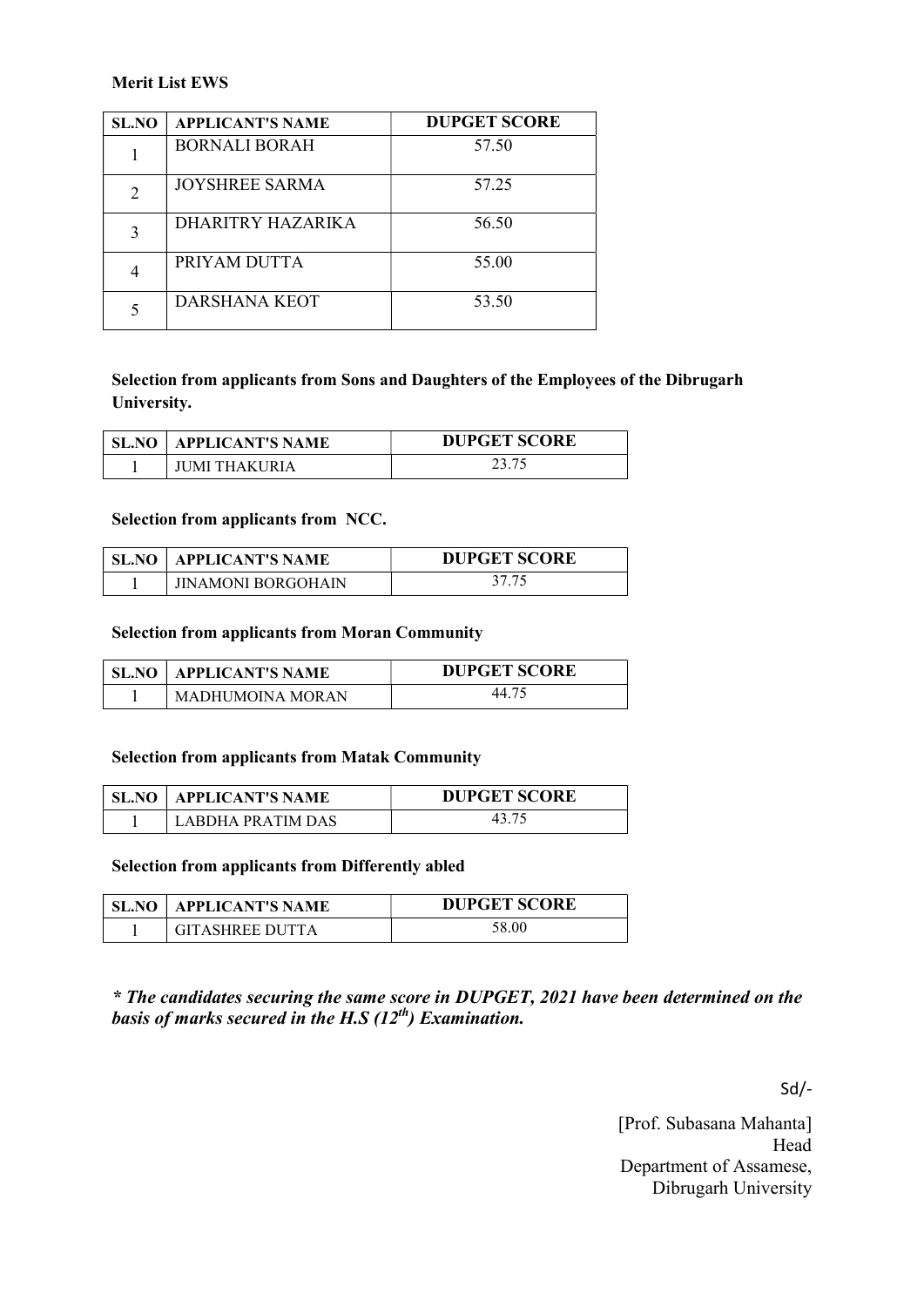## Waiting list

### Waiting list Un- Reserved:

| <b>SL.NO</b>   | <b>APPLICANT'S NAME</b>  | <b>DUPGET SCORE</b> | <b>HSSLC Marks</b> |
|----------------|--------------------------|---------------------|--------------------|
| 1              | PUJA SAIKIA              | 56.25               |                    |
| $\overline{2}$ | <b>MONUJ GOGOI</b>       | 56.00               | 80.8               |
| $\overline{3}$ | UTPAL KHANIKAR           | 56.00               | 71.8               |
| $\overline{4}$ | <b>DIPSIKHA MORAN</b>    | 55.75               |                    |
| 5              | <b>BITHIKA GOGOI</b>     | 55.00               |                    |
| 6              | <b>ANAMIKA BORA</b>      | 54.50               | 72.4               |
| $\overline{7}$ | <b>TULUMONI HANDIQUE</b> | 54.50               | 70.8               |
| 8              | <b>LIZA RANI CHUTIA</b>  | 54.50               | 60.60              |
| 9              | PRASHANTA CHUTIA         | 54.25               | 79.8               |
| 10             | <b>JYOTIKA GOGOI</b>     | 54.25               | 74.6               |
| 11             | <b>JURI GOGOI</b>        | 54.25               | 72.40              |
| 12             | <b>ARFINA BEGUM</b>      | 54.25               | 68.2               |

### Waiting list OBC/MOBC

| SL.NO | <b>APPLICANT'S NAME</b> | <b>DUPGET SCORE</b> | <b>HSSLC Marks</b> |
|-------|-------------------------|---------------------|--------------------|
|       | PUJA SAIKIA             | 56.25               |                    |
|       | <b>MONUJ GOGOI</b>      | 56.00               | 80.8               |
|       | UTPAL KHANIKAR          | 56.00               | 71.8               |
|       | <b>DIPSIKHA MORAN</b>   | 55.75               |                    |

### Waiting List SC

| SL.NO | <b>APPLICANT'S NAME</b> | <b>DUPGET SCORE</b> |
|-------|-------------------------|---------------------|
|       | PRONAB DAS              | 48.50               |
|       | <b>GYANMAYUR DAS</b>    | 45.25               |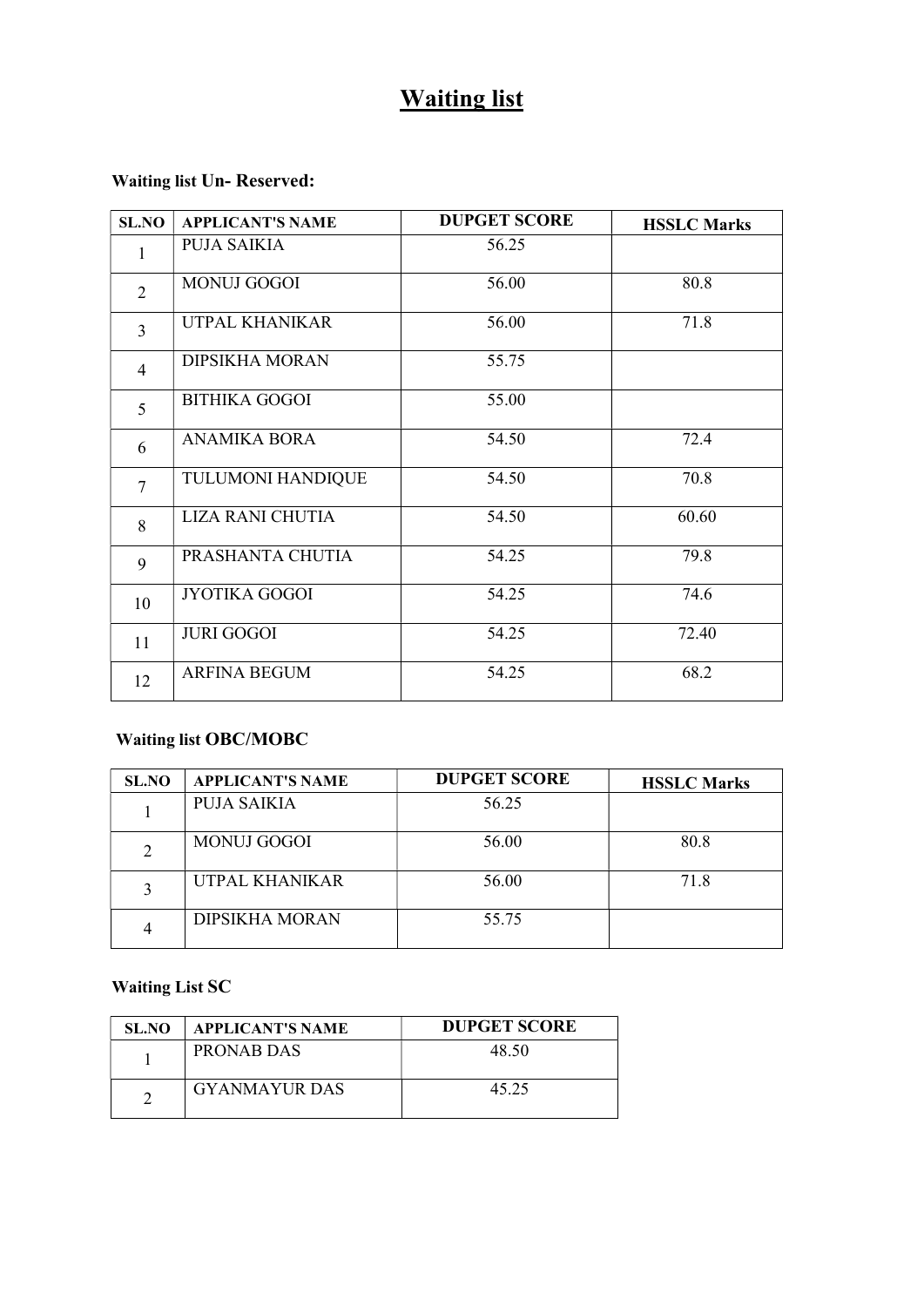### Waiting List ST (P)

| <b>SL.NO</b> | <b>APPLICANT'S NAME</b> | <b>DUPGET SCORE</b> |
|--------------|-------------------------|---------------------|
|              | MIGAM KAMAN             | 49.75               |
| 2            | BABY SHIKHA<br>SONOWAL. | 49.50               |
|              | <b>BITEN SONOWAL</b>    | 49.25               |

### Waiting List EWS

| SL.<br>NO | <b>APPLICANT'S NAME</b> | <b>DUPGET SCORE</b> |
|-----------|-------------------------|---------------------|
|           | PRIYANKA DEKA           | 51.25               |
|           | ANUSHMA SAIKIA          | 48.50               |
|           | <b>JAHNABI BORUAH</b>   | 45.25               |

\* The candidates securing the same score in DUPGET, 2021 have been determined on the basis of marks secured in the H.S  $(12^{th})$  Examination.

Sd/-

[Prof. Subasana Mahanta] Head Department of Assamese, Dibrugarh University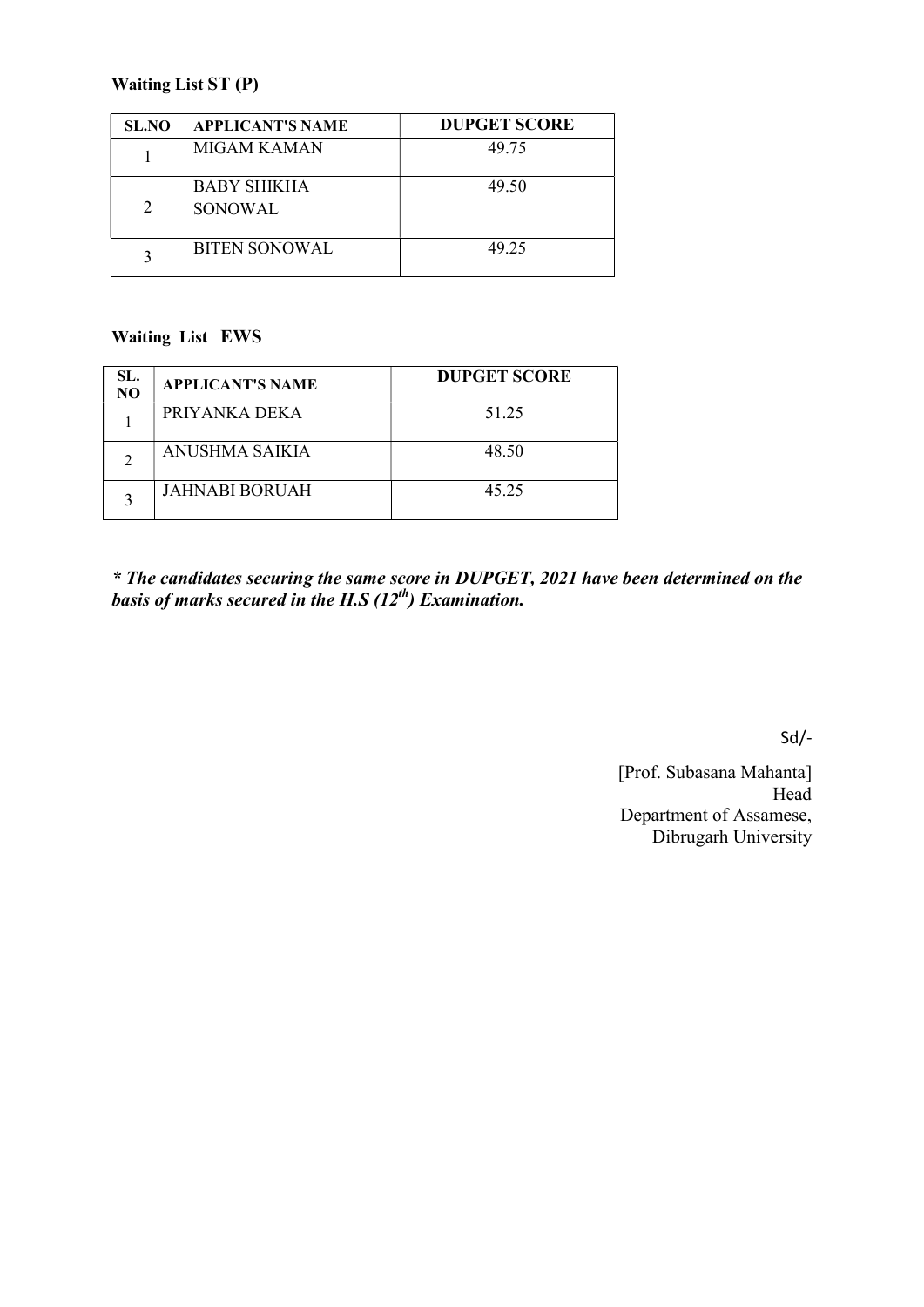#### DEPARTMENT OF ASSAMESE : DIBRUGARH UNIVERSITY : DIBRUGARH

Ref. No. DU/AS/Admsn./2021-22/\_\_\_\_\_\_\_\_\_\_\_\_\_\_\_\_\_\_\_\_\_\_\_\_\_\_\_\_\_\_\_\_\_\_\_Date: 06-10-2021

### Provisionally selected candidates for Admission into M.A.in Assamese Department of Assamese, Dibrugarh University For 20% of Seats, Session (2021-2022)

### Merit List (Un- Reserved) For the Students of Other University.

| Sl.no | <b>Applicant's Name</b> | <b>DUPGET SCORE</b> |
|-------|-------------------------|---------------------|
|       | <b>SEBINA BEGUM</b>     | 73.75               |
| 2     | <b>TAPASHREE BORAH</b>  | 68.25               |
| 3     | <b>REHENA PARVIN</b>    | 65.00               |
| 4     | MEGHNA KALITA           | 64.50               |
| 5     | <b>DHORITRY DEVI</b>    | 63.75               |
| 6     | PARINITA KALITA         | 63.00               |
| 7     | PRAGATI DEKA            | 62.75               |
| 8     | <b>ANAR HUSSAIN</b>     | 59.50               |

### Merit List OBC/MOBC

| <b>Sl.no</b>   Applicant's Name | <b>DUPGET SCORE</b> |
|---------------------------------|---------------------|
| PORINEETA BORAH                 | 58.75               |
| DIPTI KAKATI                    | 57.50               |

### Merit List SC

| <b>Sl.no</b>   Applicant's Name | <b>DUPGET SCORE</b> |
|---------------------------------|---------------------|
| <b>HOMEN KUMAR DAS</b>          | 58.00               |

#### Merit List ST (P)

| Sl.no | Applicant's Name  | <b>DUPGET SCORE</b> |
|-------|-------------------|---------------------|
|       | JAMUNA BOSUMOTARY | 36.25               |

#### Merit List ST (H)

| <b>Sl.no</b>   Applicant's Name | <b>DUPGET SCORE</b> |
|---------------------------------|---------------------|
| MIRMILI TERANGPI                | 29.50               |

#### Merit List EWS

| <b>Sl.no</b>   Applicant's Name | <b>DUPGET SCORE</b> |
|---------------------------------|---------------------|
| ARCHANA MEDHI                   |                     |